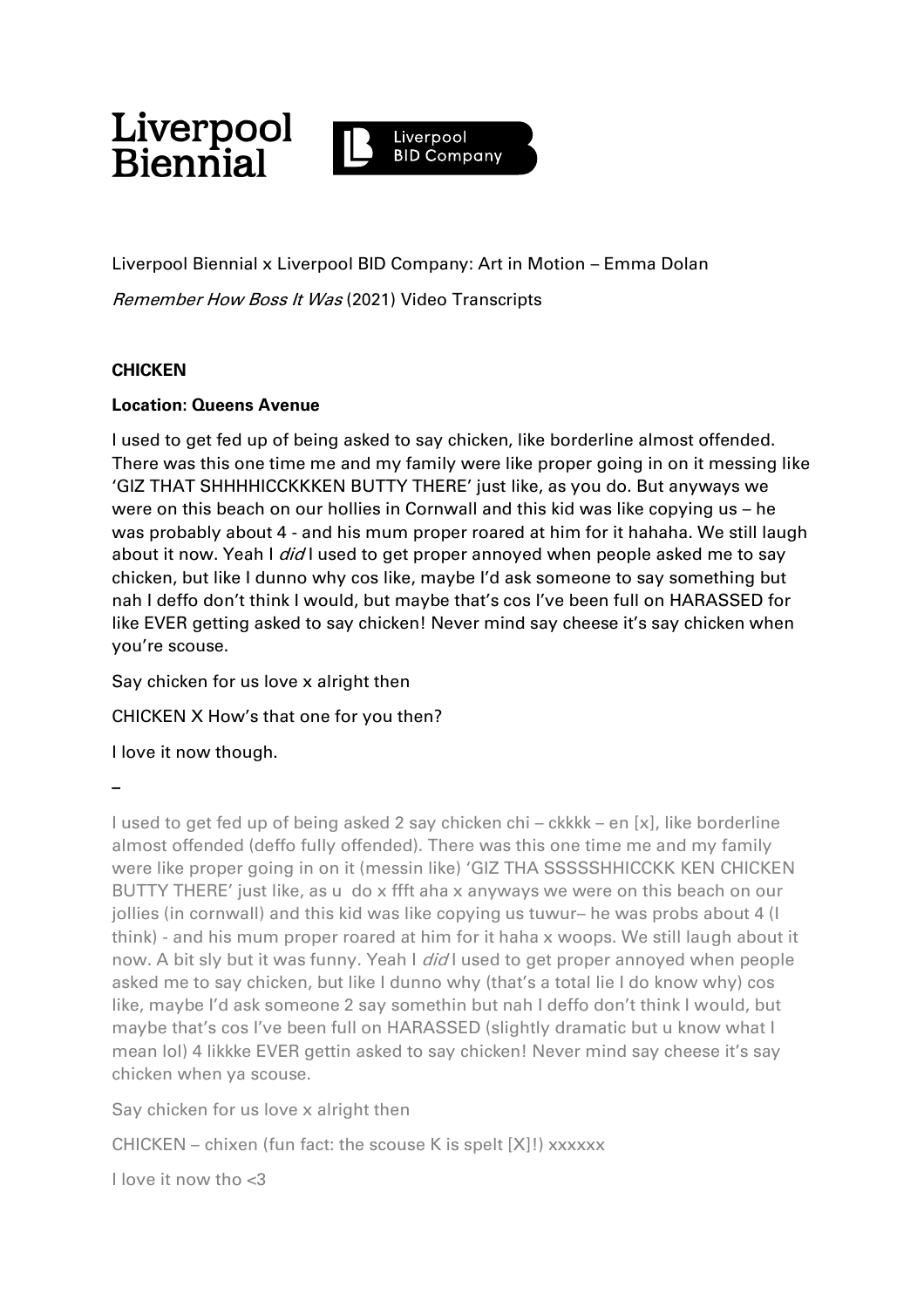# **SCOUSE**

# **Location: Castle Street**

Scouse is a type of stew, typically made with chunks of meat, usually beef or lamb, potatoes and onion. It is particularly associated with the port of Liverpool, which is why the inhabitants of that city are often referred to as 'scousers'. The word comes from lobscouse, a stew commonly eaten by sailors throughout northern Europe in the past, and surviving in different forms there today.

A dish commonly perceived as a bit of a boring dish, but a local tradition, Sunday lunch, the meal that reminds you of your mum or your nan or whoever puts the bread rolls on the table.

Quite a controversial discussion online, with many arguing over the contents of the stew; beef, lamb, an oxo cube, someone's mums nan likes this recipe that has Guinness in it but apaz that's the only way you can have scouse My mum always puts celery in her scouse – shocking, I know. But it doesn't really matter. What a scran.

Could be hilarious, really. A meal you could murder when you're sick, but an online rumour claims we get our accent from everyone having respiratory diseases years ago and the kids stayed nasally even if they were healthy; obviously they hadn't had some of my mums scouse had they.

–

Scouse is a type of stew, typically made with chunks of meat, usually beef or lamb, potatoes n onion x tasty mmmm ( or blind scouse = no meat ! wow). It is particularly asocial - associated with the port of Liverpool, which is why the inhabitants of that city are often referred to as 'scousers'. The word comes from lobscouse, a stew commonly eaten by sailors throughout northern Europe in the past, and surviving in different forms there today.

A dish commonly perceived as a bit of a borin dish, but a local tradition, Sunday lunch, the meal that reminds y'of ya mum or ya nan or whoever puts the bread rolls on the table (soz aba my pathetic gluten free roll  $\circledcirc$ ).

Quite a controversial discussion online, with many arguin over the contents of the stew; 'beef', 'lamb', 'you always put an oxo cube in!' , someone's mums nan likes this recipe that has Guinness in it; apaz that's the only way ya can have scouse lol. My mum always puts celery in her scouse – shocking, I know. But it doesn't really matter. What a scran xxxx

Could be hilarious, really. A meal you could murder when you're sick, but an online rumour reckons we get our accent from everyone having respiratory diseases years ago and the kids stayed nasally (even if they were healthy) obvs they hadn't had some of my mums scouse had they x

# **SCOUSE-DAR**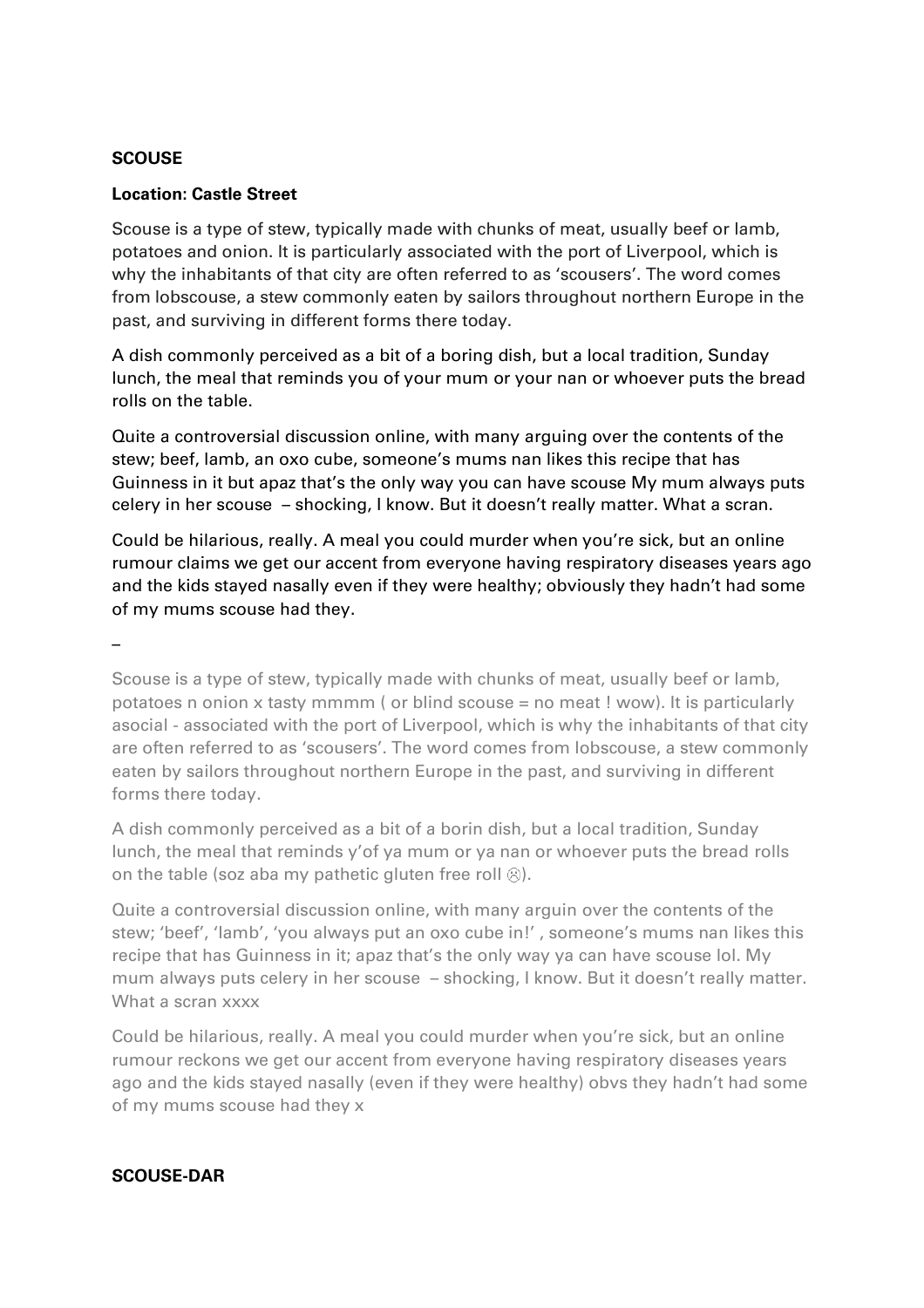# **Location: Brunswick Street**

I heard this noise, and it reminded me of something but I wasn't quite sure what It was.

Cos to me, for a second I thought I'd heard a small kchhh but I couldn't be sure.

I just went back to my tent and I carried on with my day, I had a mooch around the town and spent too much money, drank too much and passed out.

And I heard it again the next morning, clearer this time.

'EEEE GET IT OUT THE CAR'

'ALRIGHT PEST CONTROL IT'S NOT MY FAULT CALM DOWN'

I knew I'd heard it that morning, the scouse-dar went ding ding ding ding! Cos it was the scouse K I'd heard.

You cant miss us, we're all over the show all of the time

–

I heard this noise, aaan it reminded me of somethin but I wasn't quite sure what It was.

Cos to me, for a second I thought I'd heard a small ckkkkkk x but I couldn't be sure.

I just went back to me tent an I carried on with me day, I had a mooch around the town n spent tooooooo much money, drank too much n passed out (asleep lol).

An I heard it again the next mornin, clearer this time.

'EEEE GET IT OUT THE CAR'

'ALRIGHT PEST CONTROL IT'S NOT MY FAULT CALM DOWN'

I knew I'd heard it that mornin, the scouse-dar went ding ding ding ding! Cos it was the scouse K I'd heard.

You cant miss us, we're all over the show all of the time

<3

# **SEAGULL**

# **Location: Drury Lane**

Right get on this, so funny right. So, I was walking through town the other day and it was literally scorching. I'm talking full on sweating, glorious but like not really me weather because you know I burn loads and that. But, anyway I was thinking to myself, you know, gonna treat myself today, a nice little bit of shopping, a coffee, a little sit in the sun maybe even a bit of lunch you know date day for one, haven't done anything like that for a while. So, I go off do my shopping I'm having a ball, even got a cheeky second coffee. But like I'd just overly noticed the birds? Like they were just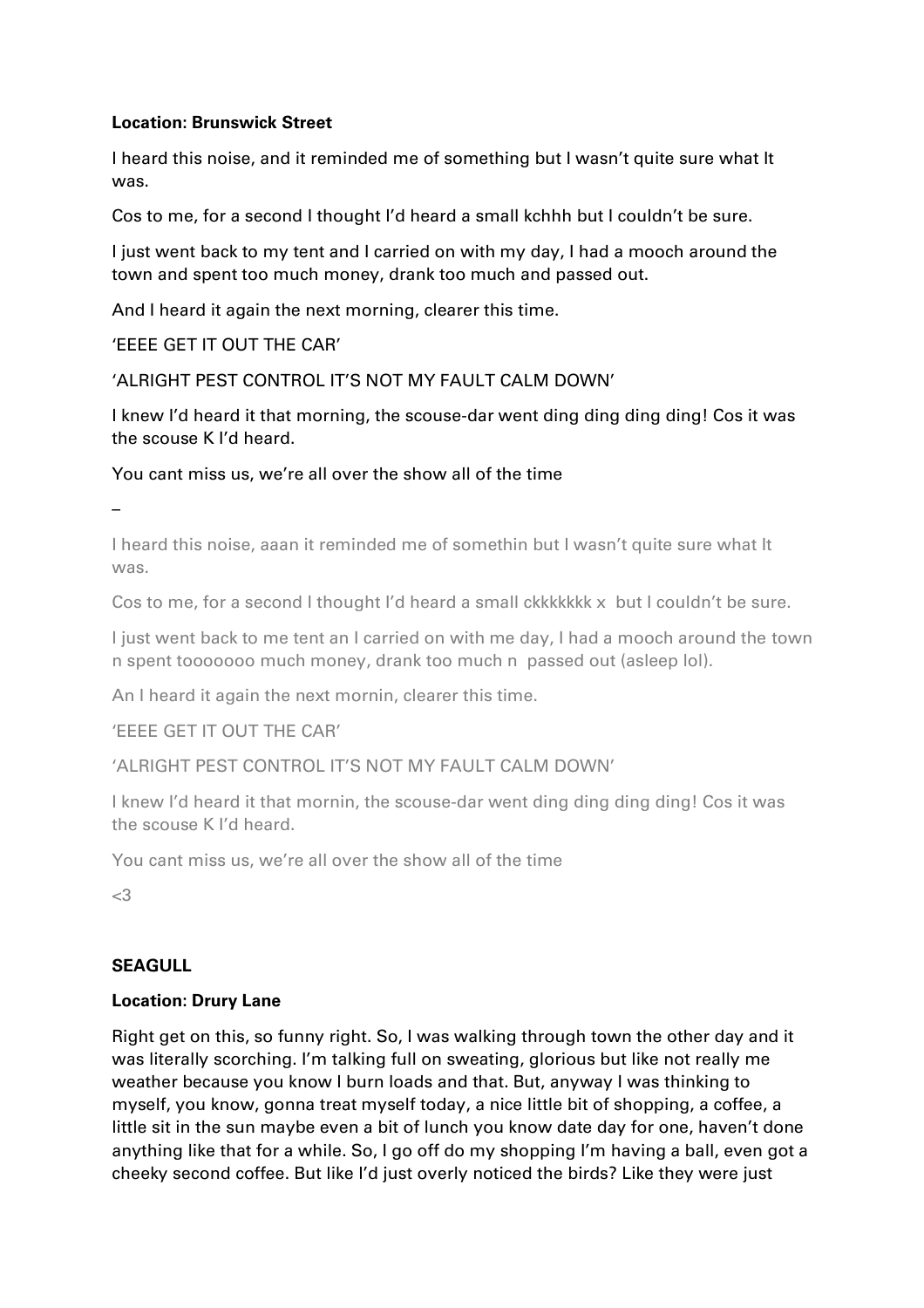proper loud, and I know that they've always been loud I used to have them keeping me awake when I lived in town squawking at like 3 in the morning as though I didn't have work in the morning. But anyway, what I was saying is that they were all just proper loud haha and it was making me nervous! Like do the birds all go mad if the end of the world is happening or have I just imagined that? So, I'm on edge already cos they're just like going mad and one does a little poo right in front of me and I'm like ar ay you know, good job I'm only strolling round or that would've hit me if I was walking any quicker. Stop sweating then anyway cos I'm like maybe that's why I was nervous, maybe I was worried about that happening. So I sit down and I'm dead hungry and it's a nice day so I'm obviously gonna eat outside. Bought myself a proper lovely butty and honest to god a seagull literally swoops down and I'm not even messing it nearly had my eye out with its big massive talons of toes. Started screaming didn't I, honest to god hahhaa I was petrified its massive wings swooping but for some reason I didn't even clock that it was my butty that it wanted, so I thought it was just attacking me. My squawk must've been worse than the seagulls own cos it flew off after I stood up and did a little run but honestly never had a run in with a bird like that in my life. Hahahah honest to god it was shocking, made a show.

**–**

Right get on this, so funny right. So, I was walking through town the other day and it was literally scorchin. I'm talking full on sweatin, glorious but like not really Emma weather cos yenno (well u don't) I burn loads n that x But, anyway I was thinkin to meself, you know, gonna treat meself today, a lil a nice little bita shoppin, coffeeee, a little sit in the sun maybe even a bit of lunch u know date day for 1, haven't done anythin like that for a while. So, I go off n I do my shoppin I'm havin a ball, even got a cheeky 2nd coffee. But like I'd just overly noticed the birds? Like they were just proper loud, an anno that they've always been loud I used to have them keepin me awake (when I lived in town) (never 4 get) squawking at like 3am as though I didn't have work in the mornin. But anyway x what I was sayin is that they were all just proper loud aha x n it was makin me nervous! Like do the birds all go mad if the end of the world is happenin or have I just imagined tha? So, I'm on edge already cos they're just like goin mad and one does a little poo right in front of me an I'm like ar ay yenno good job I'm only strollin round or that woulda hit me if I was walkin any quicker. Stop sweatin then anyway cos I'm like maybe that's why I was nervous, maybe I was worried about that happenin. So I sit down n dead hungry and it's a nice day so I'm obviously gonna eat outside. Bought meself a proper lovely butty n honest to god a seagull literally swoops down and I'm not even messin it nearly had my eye out with its big massive talons of toes. Started screamin didn't I x honest to god haha! I was petrified its massive wings swoopin but for some reason I didn't even clock that it was my butty that it wanted, so I thought it was just attackin me. My squawk must've been worse than the seagulls own cos it flew off after I stood up and did a little run but honestly never had a run in with a bird like that in me life. Honest to god it was shocking, made a show x

# **TRA, TRA**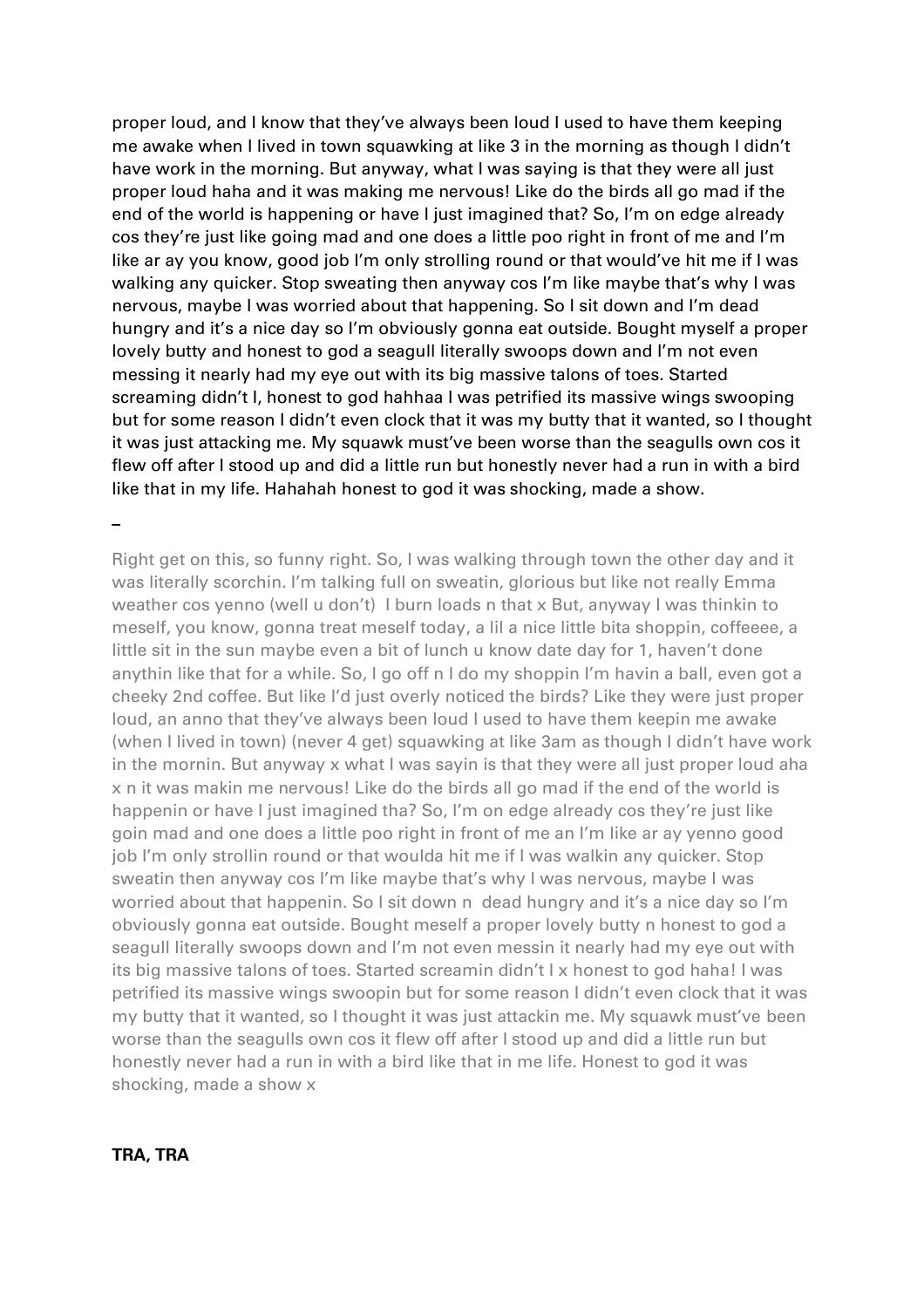# **Location: The Strand**

# Iyaaaa

I've missed you! Feels like you've been gone for ages.

It's been a bit weird round here, like everything's a bit mad. Yeah I know, it's crazy. Anyway, how are you?! I know, everyone's so sick of hearing that, but it's still polite to ask, isn't it. Eeeee what's the jangle then?! I've got loads to fill you in on.

Yeah, okay, I won't keep you too long just thought I'd check in anyway. Yeah, yeah, oh it's good to hear you've been busy too. Yeah I know, it's like everything is at this weird pace which is like slower but also like, times all shifted and I feel like no one ever stops, like we're all finding ways to fill time we've never even had before.

Honestly, I proper can't wait to go out for food again. Not even anything fancy just like a toastie will do me. Okay okay, okay yeah yeah, you've got me I do feel like a full on meal omg I'm starved even just thinking about it, where do you fancy going? I feel like we should try somewhere new, but then again like it does almost feel like tradition just sticking to the regular places doesn't it? I know I know, yeah yeah. Hahah. I know, everyone I've spoken to is the same.

Anyway! I'll stop moaning now I think I'm just hangry. Yeah, I miss you too. So close but so far. Remember how boss it was when we just sat on the docks for hours catching up and golden hour was quite literally like golden and everyone was just so happy around us, there's something about being near the water that just makes it have a different like feel. The air smells different don't ya reckon? I dunno like, it's just fresh isn't it. Don't you agree?! Arr ay I don't know how you haven't clocked that. I always think if it smells like water it smells like home. Eeeee stop laughing!

Anyway, I'll let you get on with your day I don't wanna be keeping you. Yeah, I know, I miss you loads too. Can't wait to cause murder with you again hhahaha, no I know we'll sort it deffo.

# Yeah yeah hahahha, alright see ya later, see ya, tra tra tra tra tra tra

**–**

Iyaaaa

I've missed you. Feels like you've been gone for aaages!

It's been a bit weird round here, likeee everythin's a bit mad. Yeaaah anno, it's crazy. Anyway, how are you?! Woops x soz. Anno, everyone's so sick of hearing that, but it's still polite to ask isn't it x Eeeee what's the jangle then? Jangle /dʒæŋgɫ/ thats how to pronounce jangle in scouse cool or wa. I've got loads to fill you in on.

Yeokay, I won't keep u too long just thought I'd check in anyway. Yeye. oh it's good to ear you've been busy too. Yeano, it's like everythin's at this weird pace which is like slower but also like, time's all shifted and I feel like no one ever stops, like we're all findin ways to fill time we've never even had before.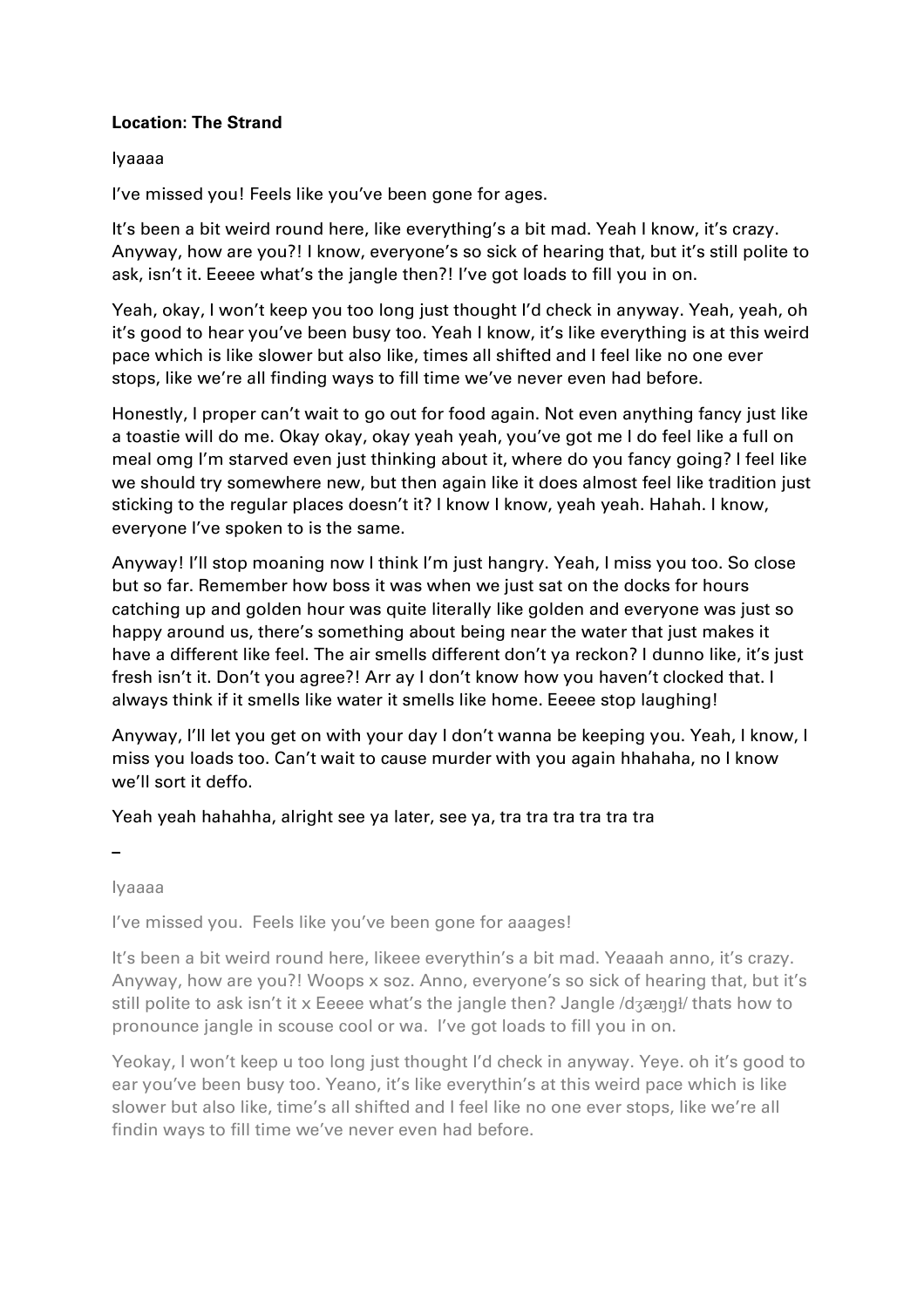Honestly, I proper can't wait to go out for food again. Not even anythin fancy jus like a toastie'll do me xxx OKOKOK OK yeah ye, woops u got me x I do feel like a full on meal omg am starved even just thinkin about it, where dya fancy goin? Feel like we should try somewhere new, but then again like it does almost (not quite) feel like a tradition just stickin to the regular places doesn't it? Anno anno, yeah yeah. Aha xx Ha anno hhhhh, everyone I've spoken to is the same.

Anyway I'll stop moanin now think I'm just hangry (always). Yeah, I miss you too. So close but so far. Remember how boss it was when we just sat on the docks for hours catchin up n golden hour was quite literally like golden n everyone was just so happy around us, there's somethinsss somethin about bein near the water that just makes it have a different likkke feel. The air smells different don't ya reckon? I dunno (that's a lie – I do know) like, it's just fresh isn't it? Don't you agree? Arrr ay IDK how you haven't clocked tha. I always think if it smells like water it smells like home. Eeeee stop laughin.

Anyway x I'll let you get on with ya day I don't wanna be keeping you. Yeanno, I miss you loads too. Can't wait to cause murder with yaha again x no ano we'll sort it deffo!

Yeeeah ye hahahahe x aaalright see ya later, cya, tra tra tra tra tra tra tra x

# **ECHO MEN**

#### **Location: Martin's Bank**

You're gonna have to like widen your mouth a bit, like quite literally no long faces. Wide, haha say cheese. Someone once told me that we have our like big loud accent because the dockers had to shout loudly with big wide mouths to project their voice, like it's no coincidence we're all fog horns hahah, so think of that. Imagine if the echo men couldn't project their voice, I'm gonna try and do it… ECHO! Sorry hahaha. I still jump out me skin now. Like a smiling 'o' maybe? (smiling 'o' sound) Yeah I think that's it. Like, imagine me saying like, sound, big wide mouth on me. Like the word word, hahaha if you said it with a long face it would be like (word) but cos we have our nice smiling wide mouth its like 'werd' hhaha. Belter. Maybe that's why people always ask me for directions, because I look like I'm smiling when really I just can't shut me gob.

**–**

You're gonna have to like wiiiiiden ya mouth a bit, like quite literally no long faces. Wiiiiide, haha x say cheeeeeese. Someone once told me that we have our like big loud accent bcos the dockers had to shout loudly with big wide mouths to project their voice, like it's no coincidence we're all fog horns ahaha! so think of that Imagine if the echo men couldn't project their voice. Warning: Emma tries to shout Echo like the Echo men in town. ECHO! Soz x haha! I still jump out me skin now. Like a smilin O maybe? AOAAAAH That's meant to be the smilin O lol. Yeaah I think that's it. Like – the scouse k is spelt [x] how boss lixxxxeeeee - imagine me saying like, sound /saːnd/ /sâ:nd/, big wide mouth on me. Like the word werd xxx hahaha if ya said it with a loooong face it'd be like waaaaerd, but cos we have our nice smilin wide mouths its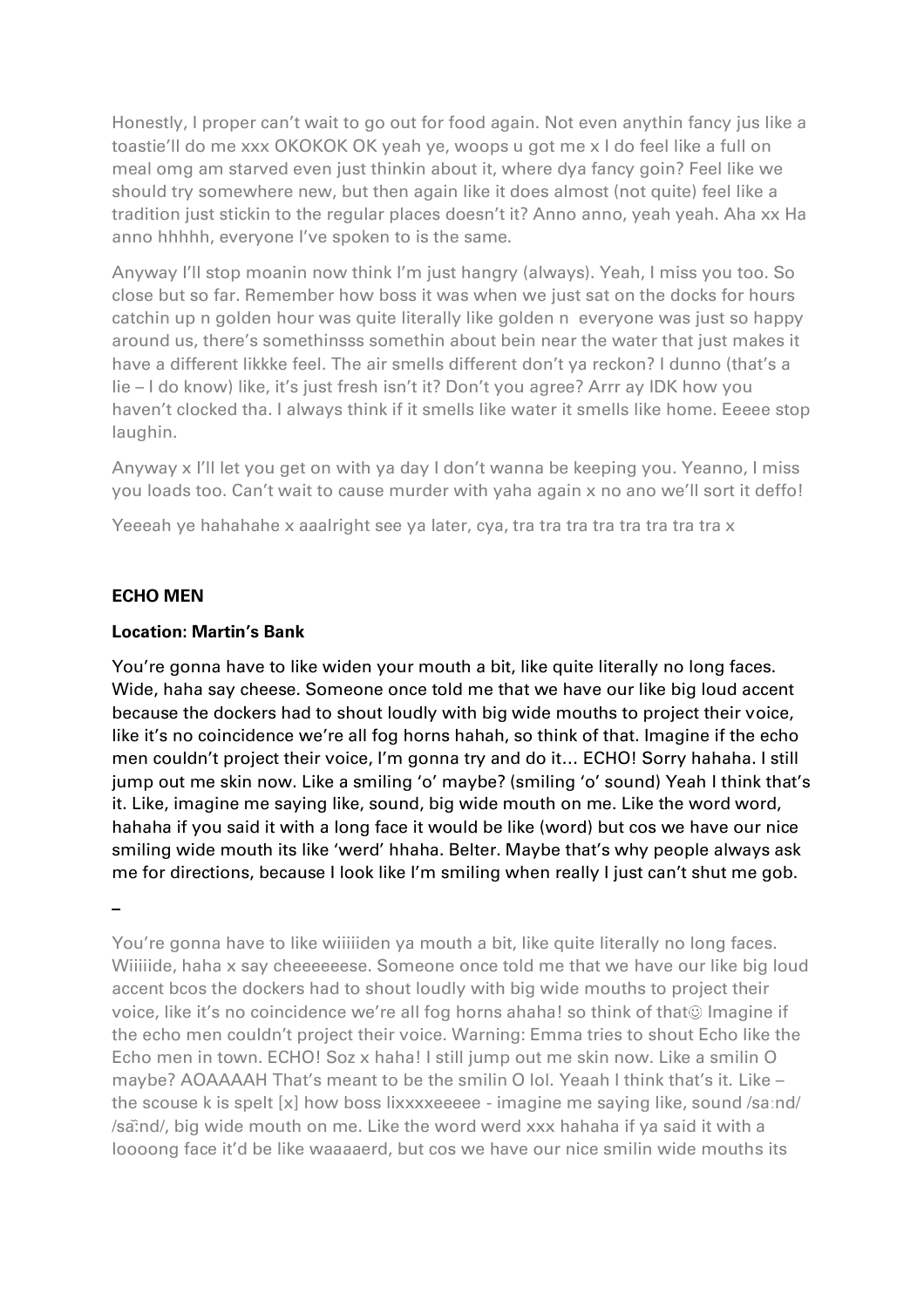like werd <3 aha. Belter x /bɛłtǝ/ Maybe that's why people always ask me for directions, bcos I look like I'm smiling when really I just can't shut me gob x

#### **HOW ARE WE THEN?**

#### **Location: Cotton Exchange**

Cos he went:

How are we then?

So I said:

Yeah, I'm sound me. Things are good good good. Sometimes they're bad like but that's just a part of life and that isn't it. Mostly good though, I'd say. Roller coaster of life isn't it. It's like that thing where people always say bad things happen in three's but sometimes, they happen in like a 4 5 6 7 8 9 or 10 thing trail. I seem to do 9 negative 'ooer's and then by the tenth it's like an 'ooer' with that little laugh at the end cos it's just funny at this point really hahah. But then, life looks down like ar ay that's a bit arlass and it changes its mind about throwing all the heavy stuff at you for a bit and then it starts letting some good things happen and life gets boss for a little bit. You do that whole 'it can't get any worse' thing and then it gets better and you're like well, I'm not complaining, yeah! Hahaha. Always something to look forward to at some point like even if its ages away. Saying this like I don't get pure stressed, and I fully do I'm such a stress head, but like I think that's cos like things are good I'm forgetting why anything could even be bad for a bit. Which is good I think like, anyways.

–

Cos he went:

How are we then???

So I said

Yeah, I'm sound me. Things are good good good. Sometimes they're bad like but that's just a part of life and that isn't it x Mostly good though (I'd say). Roller coaster of life isn't it? It's like that thing where people always say bad things happen in three's but sometimes, they happen in like a 4 5 6 7 8 9 or 10 thing trail. I seem to do 9 negative 'ooer's and then by the tenth it's like an ooer! Haha! With that little haha x at the end cos it's just funny at this point really hahahahahaha. But thennn, life looks down likeee arrr ay that's a bit arlass n it changes its mind about throwing all the heavy stuff at you for a bit n then it starts letting some good things happen n life gets boss /bos/ for a little bit x u do that whole it can't get any worse thing n then it gets better an you're like wellll, I'm not complainin, yeeeeaaaaahhhah lol x Always something to look forward to at some point like even if its ages away. Sayin this like I don't get pure stressed an I fully do I'm such a stress head, but like mpah I think that's cos like things are good I'm forgetting why anything could even be bad for a bit. Which is good I think like anyways  $\circledcirc$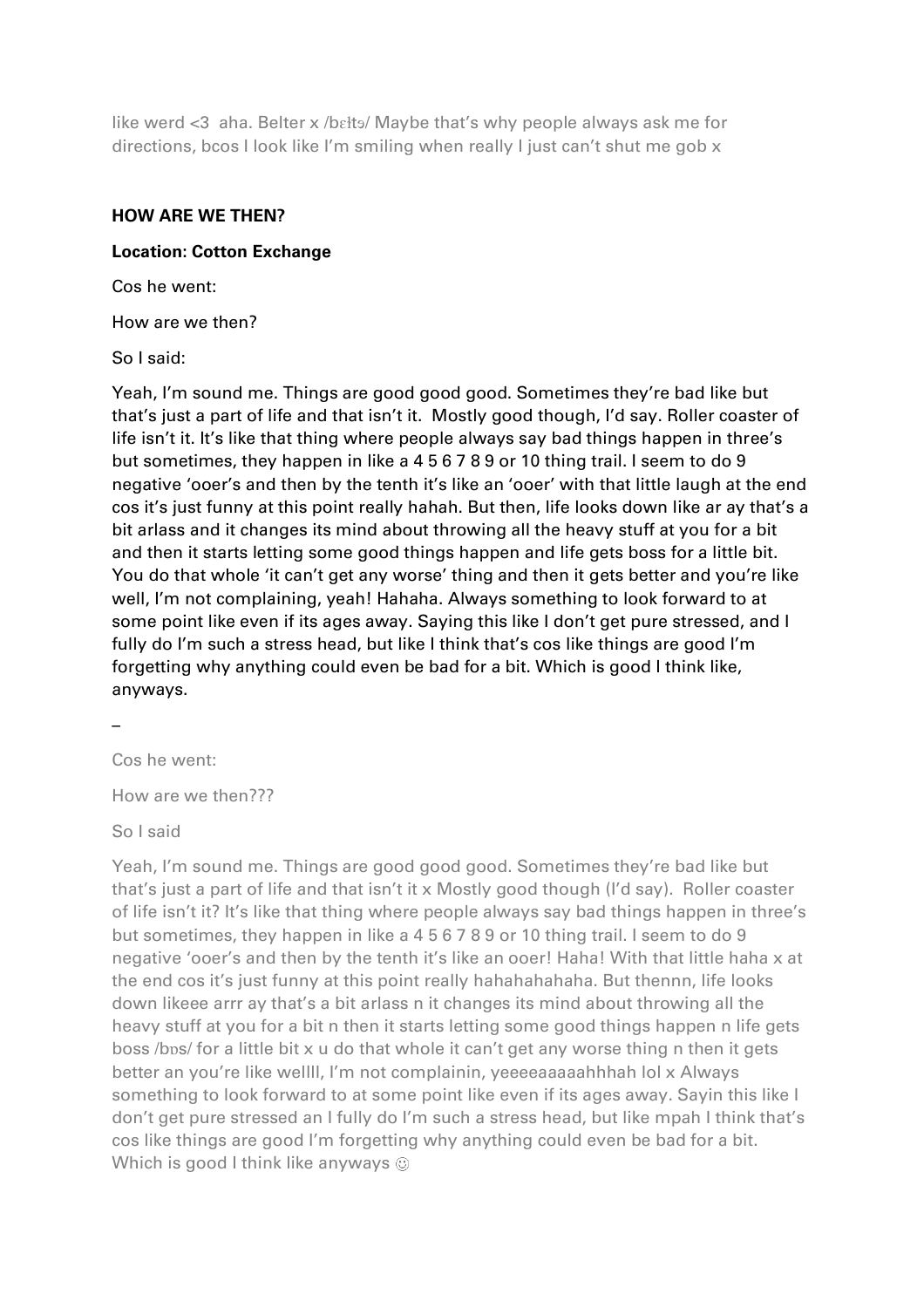# **YELLOW SUB BLOOD**

# **Location: St Paul's Square**

It's as though like, fresh out the womb the Beatles must've been playing as I entered the earth.

Or like there's something in the air around the maternity ward, cos I know exactly what you mean.

Maybe Lennon like came to me in my sleep and whispered in my ear, breathing the words into my brain haha.

Haha no stop it!

Nah stop it I'm screaming me.

Are you having a laugh?!

Boss this.

Pack it in!

No but I know what you mean.

The yellow sub coursing through my veins.

Like how?

I know swear by the age of aba 10 I knew every lyric but like I've never actively listened like, no memory.

No same!

Yeah, I'm onto it me.

Arrr ay it's madness.

Maybe not every lyric like

But y'know most of them, anyways

–

It's as though like, fresh out the womb the Beatles must've been playin as I entered the earth.

Or like there's something in the air around the maternity ward, cos I know exactly what you mean.

Maybe Lennon like came to me in me sleep n whispered in my ear, breathin the words into me brain

No stop it

Nah stop it I'm screaming me